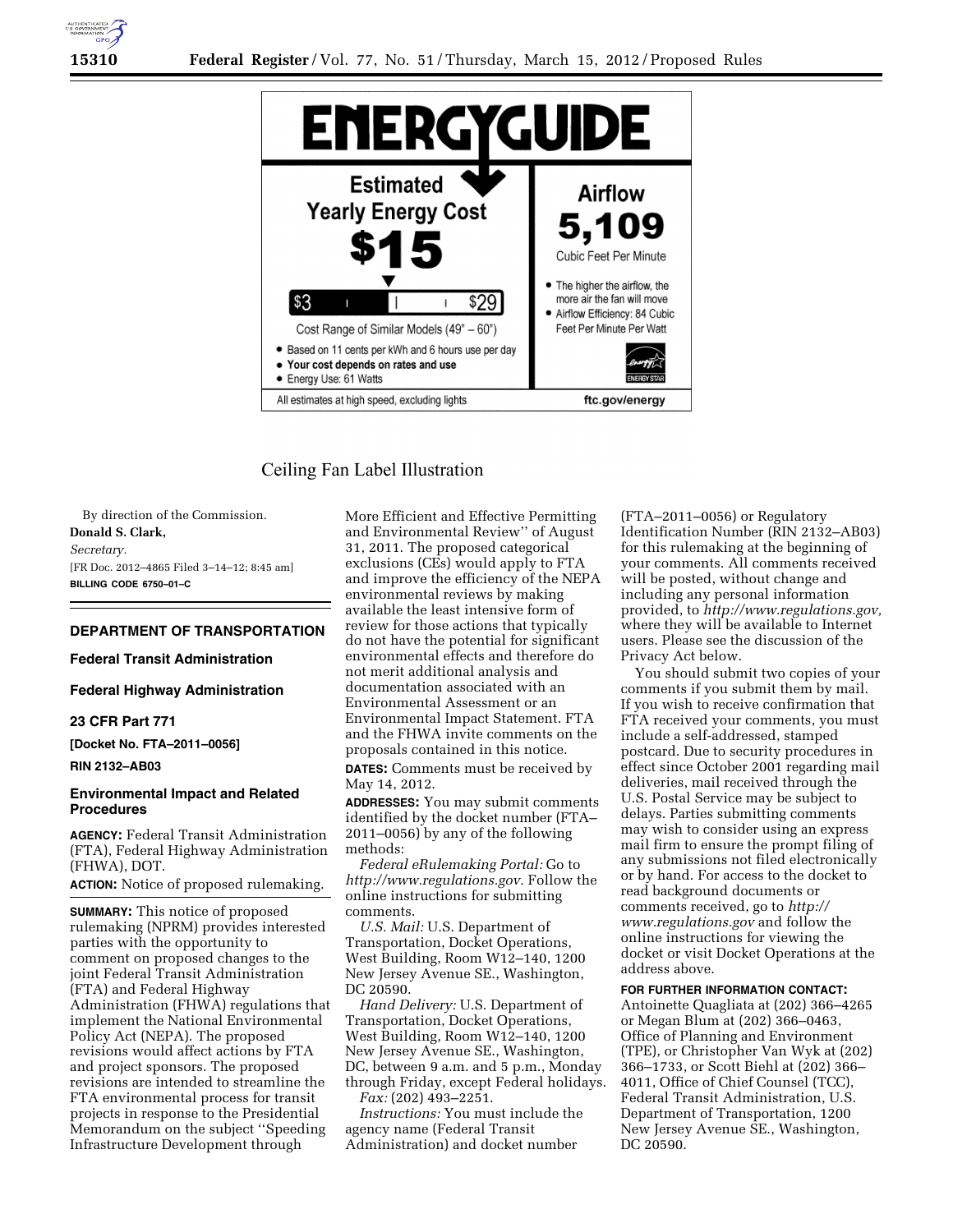### **SUPPLEMENTARY INFORMATION:**

#### **Background**

This Notice of Proposed Rulemaking (NPRM) proposes a number of revisions to the procedures that govern how the Federal Transit Administration (FTA) complies with the National Environmental Policy Act (NEPA). The regulation proposed for revision, Part 771 of Title 23, Code of Federal Regulations (CFR), is a joint FTA and Federal Highway Administration (FHWA) regulation, but nearly all of the proposed revisions are written such that they would apply to actions by FTA. The proposed revisions that change FHWA's NEPA implementing regulations are a minor, nonsubstantive, revision to a footnote discussing supplementary guidance and two spelling corrections. The remaining proposed revisions, including ten proposed categorical exclusions (CEs), apply to FTA.

FTA's primary goal in developing this NPRM has been streamlining the environmental process, without any loss of its environmental value. In a Presidential Memorandum on the subject, ''Speeding Infrastructure Development through More Efficient and Effective Permitting and Environmental Review'' issued August 31, 2011, President Obama challenged the heads of Federal agencies to ''take steps to expedite permitting and review, through such strategies as integrating planning and environmental reviews; coordinating multi-agency or multigovernmental reviews and approvals to run concurrently; setting clear schedules for completing steps in the environmental review and permitting process; and utilizing information technologies to inform the public about the progress of environmental reviews as well as the progress of Federal permitting and review processes.'' This proposal is consistent with that direction, and also consistent with Executive Order 13571 issued on April 27, 2011, titled ''Streamlining Service Delivery and Improving Customer Service,'' through which President Obama challenged Federal agencies to develop and implement plans for, among other actions: ''improving the customer experience by adopting proven customer service best practices and coordinating across service channels (such as online, phone, inperson, and mail service); ''streamlining agency procedures to reduce costs and accelerate delivery, while reducing the need for customer calls and inquiries;'' and ''identifying ways to use innovative technologies to accomplish the customer service

activities above, thereby lowering costs, decreasing service delivery times, and improving the customer experience.'' The general public, especially anyone affected or served by a transit project, is a primary ''customer'' served by FTA's environmental process. FTA therefore proposes to maximize the use of the Internet, in accordance with the President's Order, to deliver to the public expeditiously and efficiently the customer service provided by the NEPA documents and other environmental documents prepared by FTA. Recognizing that not every customer has access to the Internet, FTA will continue to use other means, consistent with the President's Executive Order, of providing public access to FTA's environmental documents.

In addition to the recent Presidential direction noted above, the Council on Environmental Quality's regulations for implementing the provisions of NEPA direct agencies to ''review their policies, procedures, and regulations \* \* \* and revise them as necessary to insure full compliance with the purposes and provisions of the Act'' (40 CFR 1500.6). FTA's shared environmental procedures were last modified in 2009 with very minor revisions to comply with certain provisions of the Safe, Accountable, Flexible, Efficient Transportation Equity Act: A Legacy for Users (SAFETEA–LU), but the procedures have not undergone a complete retrospective analysis by FTA since their creation in 1987. An NPRM proposing major revisions to this regulation was published on May 25, 2000, but was never finalized.

FTA recognizes that the use of CEs, whenever appropriate, is an easy and effective way to streamline the environmental process. However, it has been more than 10 years since FTA comprehensively considered the CEs listed in the environmental procedures that apply to transit and more than 20 years since changes to the CEs were made as a result of a comprehensive review. For this reason, FTA has now embarked on an initiative to update the CEs for particular types of proposed transit projects and other FTA proposed actions. The current CEs listed in paragraphs (c) and (d) of 23 CFR 771.117 are proposed to be FHWA CEs. FTA proposes to create a new section 771.118(c), the new list of FTA CEs being proposed as part of this rulemaking action, which would apply to FTA actions. The list of new CEs to be located in section 771.118(c) is intended to cover the actions that previously applied to FTA in section 771.117(c), though expanded for purposes of streamlining. If the new CEs are finalized, FTA expects to publish

guidance to show how the list of CEs in section 771.117(c), which currently apply to FTA, is subsumed for FTA purposes by the new list at section 771.118(c). Consistent with past practice, FTA is proposing to continue to allow the categorical exclusion of other actions through documentation with language proposed for section 771.118(d), which mirrors the existing 23 CFR 771.117(d). FTA is proposing to delete, however, some items in the list of illustrative examples in section 771.117(d) from the new list in section 771.118(d) as they are duplicative of the new CEs being proposed for FTA in section 771.118(c).

According to the CEQ regulations (40 CFR § 1508.4), CEs are defined as ''a category of actions which do not individually or cumulatively have a significant effect on the human environment and which have been found to have no such effect in procedures adopted by a Federal agency in implementation of these regulations \* \* \* and for which, therefore, neither an environmental assessment nor an environmental impact statement is required.'' CEQ guidance on establishing CEs, issued in November 2010, reiterates CEQ's encouragement to Federal agencies to characterize the types of CE actions through broadly defined criteria, including clearly defined eligible categories and constraints, followed by examples. Accordingly, the CEs that FTA is proposing today are organized into ten defined categories of actions each accompanied by examples representing the types of FTA activities that fall within each category. The examples included are representative of the types of activities that fit within the defined criteria of the CE; they are not intended to limit the CE or to broaden it beyond those activities that do not typically, either individually or cumulatively, cause significant environmental effects.

The proposed CEs have been substantiated with supporting documentation, which includes, but is not limited to, comparative benchmarking and expert opinion. The supporting documentation includes FTA Findings of No Significant Impact (FONSI) for projects that fall within the ten broad categories. Comparative benchmarking provides support to the revised CEs by using the experience of other Federal agencies that conduct actions of similar nature, scope, and intensity. Additionally, FTA convened an expert panel to review and evaluate each of the revised CEs with respect to concept, applicability, and potential environmental effects. Information describing the basis for the CEs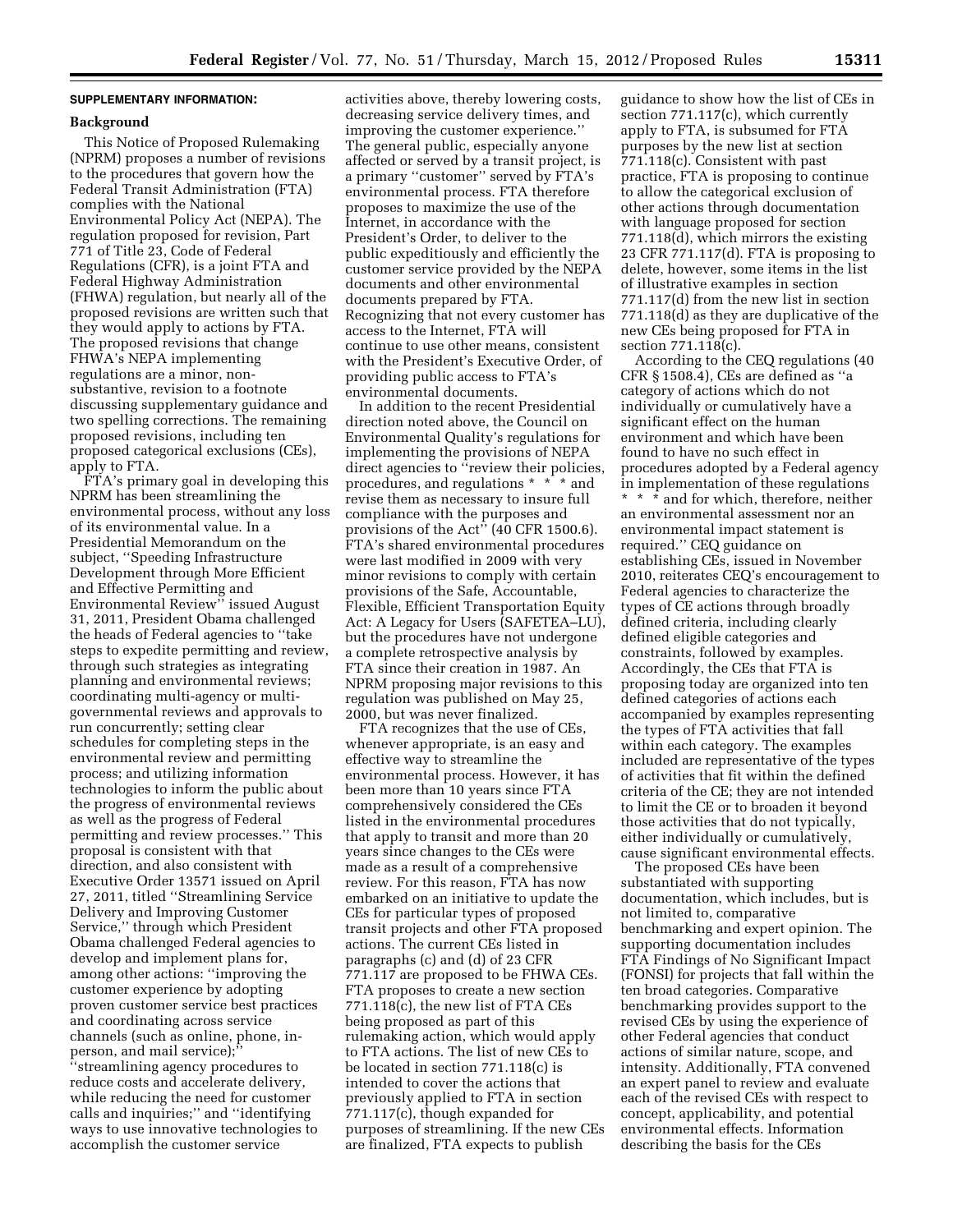determinations (i.e., the substantiation package) and information concerning the members of the expert panel, and their NEPA-related experience, can be found on the FTA Web site (*[http://](http://fta.dot.gov/about/12347.html)  [fta.dot.gov/about/12347.html](http://fta.dot.gov/about/12347.html)*) and in the docket for this NPRM in Regulations.gov as described above.

FTA examined data for the FONSIs used to substantiate the CEs proposed for FTA use (23 CFR 771.118). Based on a snapshot of available 2008 and 2009 data, the average amount of time from Environmental Assessment (EA) initiation to FONSI signature was approximately 16.3 months. As this estimate is based on a constrained sample (ranging from facility improvements to streetcar and Bus Rapid Transit (BRT) implementation), FTA will track current and future projects in order to provide a more accurate assessment in the future. Currently, FTA anticipates an 85 percent time savings for future projects of similar scope to those found in the substantiation package under the proposed categorically excluded projects at 23 CFR 771.118.

This rulemaking action stems in part from the U.S. Department of Transportation's ''Retrospective Review and Analysis of Existing Rules'' in response to Executive Order 13563. Information on that process can be obtained either on DOT's Web site at *[http://regs.dot.gov/](http://regs.dot.gov/RetrospectiveReview.htm) [RetrospectiveReview.htm](http://regs.dot.gov/RetrospectiveReview.htm)* or at *Regulations.gov* under docket number DOT–OST–2011–0025.

### **What This NPRM Contains**

The following section of this preamble includes a ''Section-by-Section Analysis'' of the revisions to the regulatory text proposed by this action. These explanations will aid the reader in understanding the reason behind each proposed regulatory change.

Following the Section-by-Section Analysis is the ''Regulatory Analysis and Notices'' section of the NPRM, which includes descriptions of the requirements that apply to the rulemaking process and information on how this rulemaking effort fits within those requirements.

The NPRM concludes with the actual proposed revisions to the regulatory text in the amendatory language required by the Office of the Federal Register. This language, if finalized, would modify the procedures that govern FTA's compliance with NEPA. FTA seeks public comment on the proposed regulatory revisions.

# **Section-by-Section Analysis**

*Section 771.105 Policy* 

A minor, non-substantive revision is proposed for the footnote to paragraph (a) to recognize the fact that both FTA and FHWA frequently update guidance relevant to the preparation of environmental documents. Thus, the phrase ''but is not limited to'' is proposed for addition to clarify this point, such that the introduction to supplementary guidance would read: ''FHWA and FTA have supplementary guidance on environmental documents and procedures for their programs. This guidance includes, but is not limited to \* \* \*.'' In addition, the spelling of the

word ''Web sites'' is proposed to be changed to ''Web sites.''

### *Section 771.109 Applicability and Responsibilities*

One minor, non-substantive revision is proposed for this section: To correct the spelling of the word ''construction.''

# *Section 771.111 Early Coordination, Public Involvement, and Project Development*

The revised procedures in paragraph (i) are proposed to provide FTA grant applicants with flexibility and efficiency in the public participation aspect of the environmental process. Paragraph (i)(1) would clarify that applicants may announce project milestones using either electronic or paper media. Currently, the use of electronic means is already practiced by some transit applicants, but FTA would note the option for all transit applicants. It is FTA's experience that providing various means for seeking public input in the environmental process, such as increasing the use of Web sites, adds value and flexibility that broadens public access and input and, thereby, ultimately expedites project review.

Paragraph (i)(2) formally presents the option of doing ''early scoping,'' which can be used to link the metropolitan and statewide transportation planning process mandated by 49 U.S.C. 5303– 5304 with the NEPA process to provide a seamless transition from transportation planning to projectspecific environmental evaluation. Major capital investments by FTA on fixed guideway transit projects under 49 U.S.C. 5309 (''New Starts'') have specific planning requirements that do not apply to FHWA programs nor to other FTA programs. Early scoping provides a logical connection between the planning-level alternatives analysis currently required by 49 U.S.C. 5309 and the environmental evaluation of alternatives required by NEPA. Early

scoping produces a specific proposed action to be studied during the NEPA environmental process, and the process could also prove useful in providing a link between the planning and NEPA processes for projects not funded under the New Starts program. Steps for following the early scoping process are included in the proposed paragraph  $(i)(2).$ 

To increase the public transparency of FTA environmental documents, the proposed paragraph (i)(3) encourages posting and distributing environmental process-related materials through publicly-accessible electronic means, including project Web sites.

FTA proposes through a new paragraph, (i)(4), to encourage the posting of all environmental impact statements (EIS) (draft and final) and environmental records of decision on a transit grant applicant's project Web site and maintaining it there until the project is constructed and operating. Additionally, the Environmental Protection Agency (EPA) is developing an electronic filing system for EIS documents, which will also allow for posting of EISs on the EPA Web site. FTA will provide a link on its Web site to direct the public to EPA's comprehensive EIS database. This NPRM would not change the current rules for distribution of hard copies of FTA environmental documents upon request, and the placement of such documents in public libraries and local government buildings within the project area.

# *Section 771.113 Timing of Administrative Activities*

The proposal of a new section 771.118 for FTA CEs and the designation of the current section 771.117 for FHWA CEs require updates to existing references to 771.117. As such, paragraph  $(d)(1)$  is proposed to be revised to clarify that the reference to 771.117(d)(12) applies to FHWA and to add a reference to the newly proposed sections 771.118(c)(6) and (d)(3) that apply to FTA. Paragraph (d)(2) is proposed to be revised to change the current reference from 771.117(d)(13) to 771.118 (d)(4), as the paragraph refers to a transit action.

#### *Section 771.115 Classes of Actions*

Paragraph (a)(3) is proposed to be revised to clarify that the construction or extension of a fixed-guideway transit facility not located within an existing transportation right-of-way normally requires the preparation of an environmental impact statement. In addition, Bus Rapid Transit (BRT), as defined in the *National Transit Database—Glossary* was added to the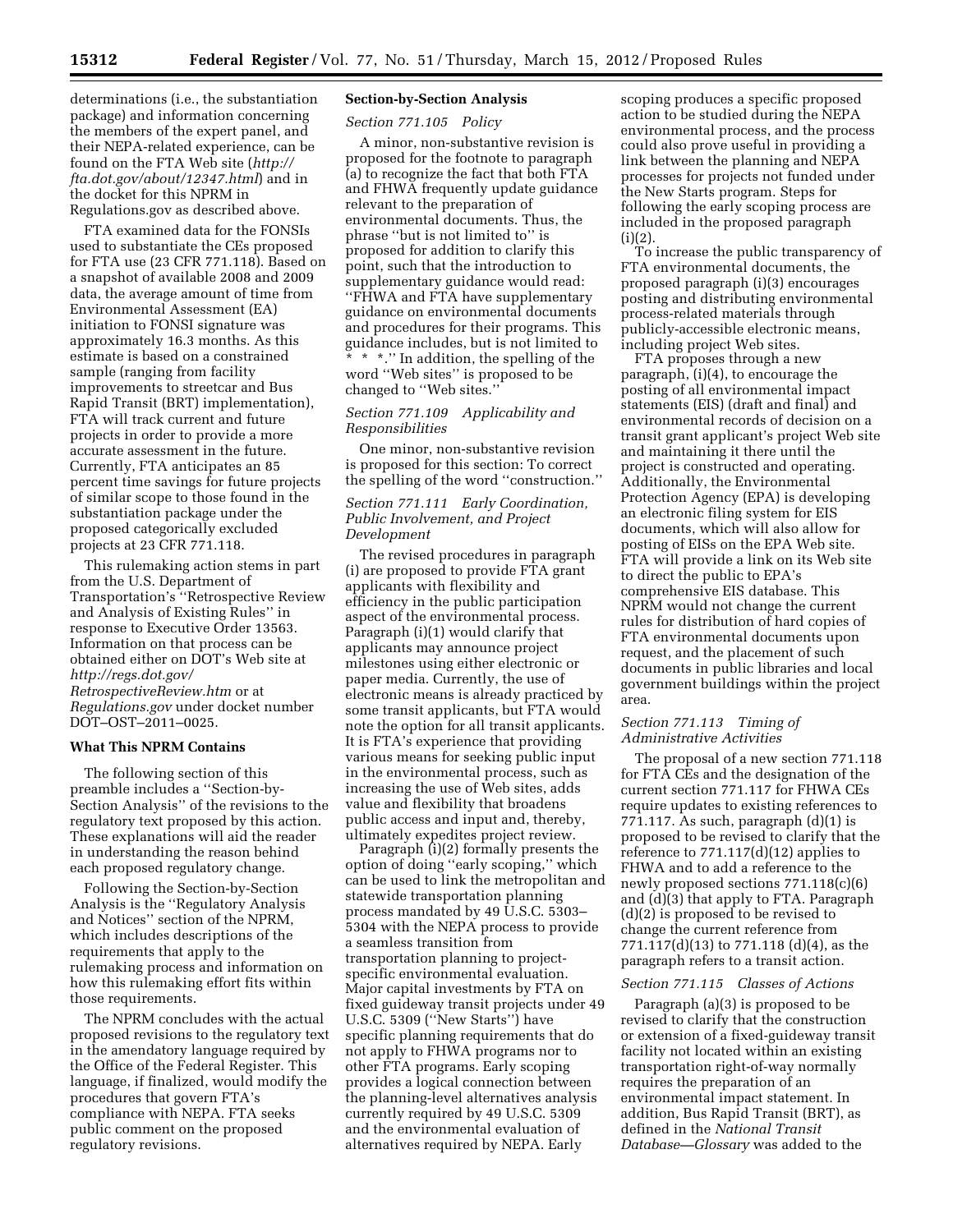list of examples of such transit facilities. The current regulation, which this NPRM proposes to revise, could be interpreted to include a proposed transit project that would be located within an existing transportation right-of-way as an activity typically requiring an environmental impact statement. FTA is proposing to amend the current regulation because it has been the agency's experience that most transportation projects constructed within an existing transportation rightof-way do not have significant impacts on the environment; thus, they do not necessitate the preparation of an environmental impact statement. In fact, as noted in the analysis of section 771.118 below, certain transit facilities qualify for a CE when constructed predominantly within a transportation right-of-way. In any instance where potential unusual circumstances would cause such a project not to qualify for a CE, it would be reviewed with an EA or, if significant impacts are expected, an EIS.

Paragraph (b) is proposed to be revised to clarify that in the explanation of the list of CEs not normally requiring documentation, the reference to 771.117(c) applies to FHWA CEs and to add in a new reference, 771.118(c), to the location of the FTA CEs. Further, the explanation of CEs that require documentation is proposed to be revised to clarify that the reference to 771.117(d) applies to the FHWA CEs and to add in a new reference to 771.118(d) for the FTA CEs.

#### *Section 771.117 FHWA Categorical Exclusions*

The header for section 771.117, is proposed to be changed to ''FHWA categorical exclusions,'' because the CEs listed in section 771.117 would apply to FHWA actions. Conforming amendments to clarify that the list applies to FHWA are proposed that change ''the Administration'' to ''the FHWA'' in paragraphs (b), (c), and (d).

### *Section 771.118 FTA Categorical Exclusions*

A new section, 771.118, is proposed to be added to 23 CFR that contains CEs applicable to FTA actions. The section will contain a paragraph (a) that describes and defines CE actions; a paragraph (b) that defines unusual circumstances; and a paragraph (e) that addresses the consideration for adding new CEs in the future. These three paragraphs mimic existing paragraphs (a), (b) and (e) at section 771.117. A new paragraph (c) will be added that describes the proposed FTA CEs. The section will also include a paragraph

(d), which mimics the existing paragraph (d) at section 771.117, except in that it lists fewer examples in light of the separate lists and the more expansive list proposed for section 771.118(c), focusing on those most applicable to FTA. The CEs listed in paragraphs (c) and (d) of section 771.117 still may apply to multimodal projects that contain FHWA and FTA elements (such as the reconstruction of a highway lane within existing right-of-way with express bus service). FTA will issue guidance regarding the use of the new CEs for transit projects upon finalization of the FTA list at section 771.118(c).

Per CEQ guidance, the CEs are presented as general categories that include appropriate limitations and provide an informative list of examples. The CEs proposed in this NPRM are listed below along with a summary of how each was substantiated. A summary of the substantiations are available on the FTA Web site (*[http://](http://fta.dot.gov/about/12347.html) [fta.dot.gov/about/12347.html](http://fta.dot.gov/about/12347.html)*) and in the NPRM docket on Regulations.gov. The proposed CEs in paragraph (c) are:

''(1) Acquisition, installation, operation, evaluation, and improvement of discrete utilities and similar appurtenances (existing and new) within or adjacent to existing transportation right-of-way, such as: Utility poles; underground wiring, cables, and information systems; and power substations and transfer stations.'' This proposed CE, which would focus on discrete installation and improvements of utilities, would expand upon the current CE at 23 CFR 771.117(c)(2) (''Approval of utility installations along or across a transportation facility''). The additional activities (i.e., acquisition, operation, evaluation, and improvement) are consistent with other activities categorically excluded under the current FTA procedures and are supported by at least eight FTA FONSIs and in the established CEs of seven other federal agencies that conduct actions of a similar nature, scope, and intensity. FTA considered whether to propose a geographic limit on utility-related activity, but, based on the substantiating record for this CE, proposes that no such limit be included. FTA specifically seeks comment on this proposal. FTA also requests that commenters include evidence and demonstrate experience with the activity when possible.

''(2) Acquisition, construction, rehabilitation, and improvement or limited expansion of stand-alone recreation, pedestrian, or bicycle facilities, such as: A multiuse pathway, lane, trail, or pedestrian bridge; and transit plaza amenities.'' This CE, which

would focus on the construction and improvements related to recreation, pedestrian or bicycle facilities, would expand upon the current CE at 23 CFR  $771.117(c)(3)$  ("Construction of bicycle and pedestrian lanes, paths, and facilities''). The additional activities (i.e., acquisition, rehabilitation, improvement, and limited expansion) are within the realm of construction and, therefore, consistent with the current CE. The rationale for the proposed CE is supported by at least five FTA FONSIs and in the established CEs of three federal agencies that conduct actions of a similar nature, scope, and intensity. FTA considered whether to propose physical limitations on the activities included in this CE, such as restricting relevant activities to those within or adjacent to a transportation right-of-way or restricting by the scale of the activities, but, based on the substantiating record for this CE, proposes not to include such limitations. FTA specifically invites comments on this proposal in addition to general comments on the proposed CE. FTA also requests that commenters include evidence and demonstrate experience with the activity when possible.

''(3) Limited activities designed to mitigate environmental harm that cause no harm themselves or to maintain and enhance environmental quality and site aesthetics, and employ construction best management practices, such as: Noise mitigation activities; rehabilitation of public transportation buildings, structures, or facilities including those that are listed or eligible for listing on the National Register of Historic Places when there are no adverse effects under the National Historic Preservation Act; retrofitting for energy conservation; and landscaping or re-vegetation.'' This CE, which would focus on activities designed to lessen harm to or enhance environmental quality, would consolidate and expand upon the current CE at 23 CFR 771.117(c)(6) (''The installation of noise barriers or alterations to existing publicly owned buildings to provide for noise reduction'') and (c)(7) (''Landscaping''). Expansion of activities within this category (i.e., those designed to lessen environmental harm and enhance and maintain the natural environment) is consistent with other activities categorically excluded under current procedures, and is supported in fact by at least nine FTA FONSIs, and in the established CEs of five federal agencies that conduct actions of a similar nature, scope, and intensity.

''(4) Planning and administrative activities which do not involve or lead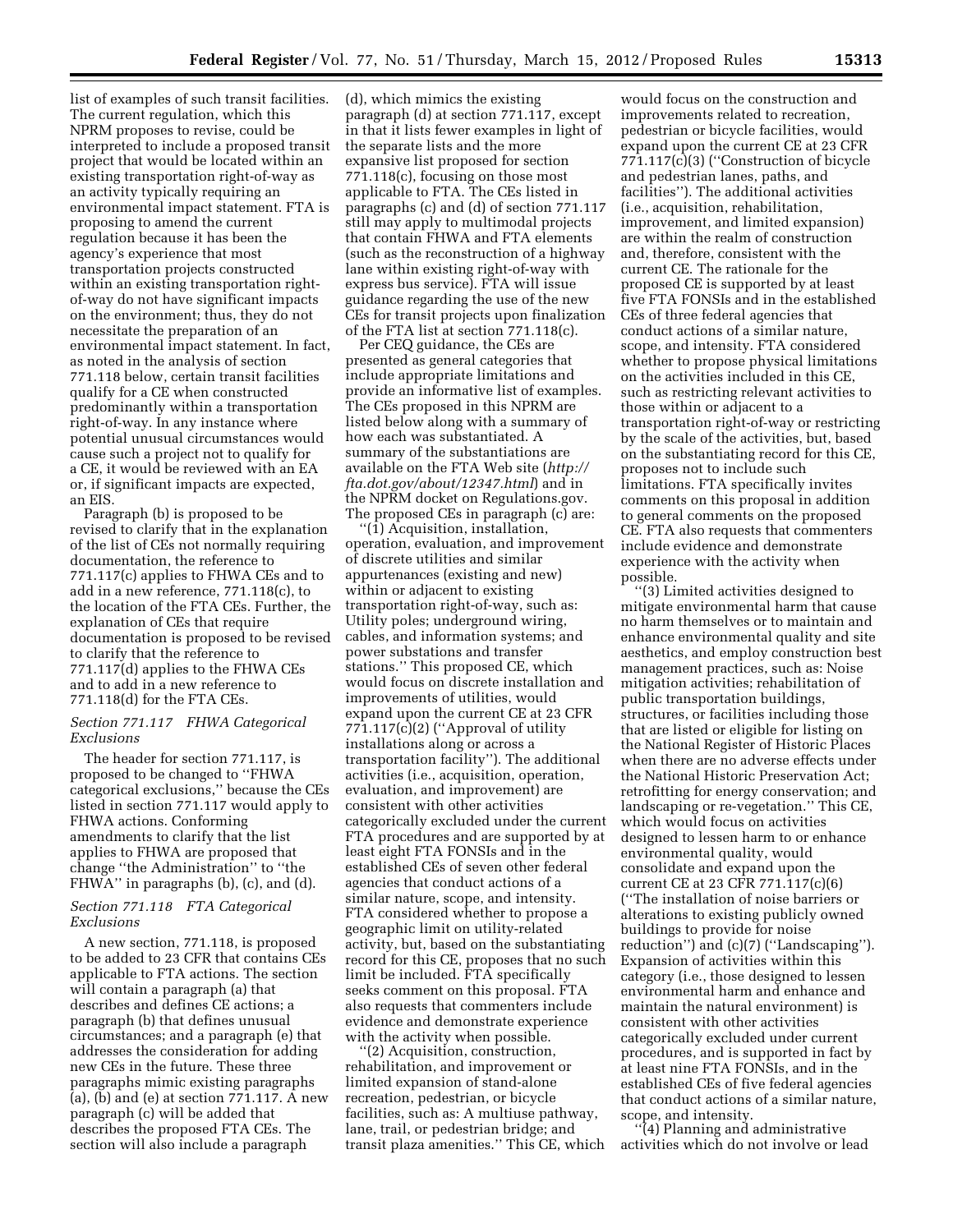directly to construction, such as: Training and research; promulgation of rules, regulations, directives, or program guidance; approval of project concepts; and engineering.'' This CE, which would include a variety of internal administrative activities that inherently have no potential for significant environmental impacts, would expand modestly on the current CEs at 23 CFR 771.117(c)(1) (''Activities which do not involve or lead directly to construction, such as planning and technical studies; grants for training and research programs, research activities as defined in 23 U.S.C. 307; approval of a unified work program and any finding required in the planning process pursuant to 23 U.S.C. 134; approval of statewide programs under 23 CFR part 630; approval of project concepts under 23 CFR part 476, engineering to define the elements of a proposed action or alternative so that social, economic, and environmental effects can be assessed; and Federal-aid system revisions which establish classes of highways on the Federal-aid highway system''); 23 CFR 771.117(c)(16) (''Program administration, technical assistance activities, and operating assistance to transit authorities to continue existing service or increase service to meet routine changes in demand''); and 23 CFR 771.117(c)(20) (''Promulgation of rules, regulations, and directives''). The proposed category identifies additional activities that are consistent with the established CEs of nine Federal agencies that conduct actions of a similar nature, scope, and intensity.

''(5) Discrete activities, including repairs, designed to promote transportation safety, security, accessibility and effective communication within or adjacent to existing right-of-way, such as: The deployment of Intelligent Transportation Systems and components; installation and improvement of safety and communications equipment, including hazard elimination and mitigation measures; and retrofitting existing transportation vehicles, facilities or structures.'' This CE, which would focus on discrete equipment, amenities, fittings, and improvements designed principally to secure passenger and pedestrian safety and convenience, would consolidate and expand slightly upon the current CEs at 23 CFR 771.117(c)(8) (''Installation of fencing, signs, pavement markings, small passenger shelters, traffic signals, and railroad warning devices where no substantial land acquisition or traffic disruption will occur''); at 23 CFR

771.117(c)(15) (''Alterations to facilities or vehicles in order to make them accessible for elderly and handicapped persons''); and at 23 CFR 771.117(c)(21) (''Deployment of electronics, photonics, communications, or information processing used singly or in combination, or as components of a fully integrated system, to improve the efficiency or safety of a surface transportation system or to enhance security or passenger convenience. Examples include, but are not limited to, traffic control and detector devices, lane management systems, electronic payment equipment, automatic vehicle locaters, automated passenger counters, computer-aided dispatching systems, radio communications systems, dynamic message signs, and security equipment including surveillance and detection cameras on roadways and in transit facilities and on buses''). Expansion of activities within this category (i.e., installation and improvement of safety and communications equipment) is consistent with other activities categorically excluded under the current procedures, and it is supported with at least four FTA FONSIs and in the established CEs of seven federal agencies that conduct actions of a similar nature, scope, and intensity.

''(6) Acquisition or transfer of an interest in real property that is not within or adjacent to recognized environmentally sensitive areas (e.g., wetlands, non-urban parks, wildlife management areas) and does not result in a substantial change in the functional use of the property or in substantial displacements, such as scenic easements and historic sites for the purpose of preserving the site. This CE extends only to acquisitions that will not limit the evaluation of alternatives.'' The actions contemplated in this proposed CE have no potential for significant environmental impacts, as the scope is limited to potential acquisitions and transfers that avoid real property within or adjacent to environmentally sensitive areas to ensure the subsequent use of the property would avoid the potential to cause harm to the human environment, and avoid a substantial change in the functional use of the property as a change in use could pose potential impacts. This CE would expand on the current CEs at 23 CFR 771.117(c)(10) (''Acquisition of scenic easements''); 23 CFR 771.117(d)(12) (''Acquisition of land for hardship or protective purposes. Hardship and protective buying will be permitted only for a particular parcel or a limited number of

parcels. These types of land acquisition qualify for a CE only where the acquisition will not limit the evaluation of alternatives, including shifts in alignment for planned construction projects, which may be required in the NEPA process. No project development on such land may proceed until the NEPA process has been completed''); and at 23 CFR 771.117(d)(13) (''Acquisition of pre-existing railroad right-of-way pursuant to 49 U.S.C. 5324(c). No project development on the acquired railroad right-of-way may proceed until the NEPA process for such project development, including the consideration of alternatives, has been completed''). Expansion of activities within this category including the acquisition activity, and identifying additional examples is consistent with other activities categorically excluded under the current procedures that are supported by at least five FTA FONSIs, and in the established CEs of seven federal agencies that conduct actions of a similar nature, scope, and intensity.

''(7) Acquisition, rehabilitation and maintenance of vehicles or equipment, within or accommodated by existing facilities, that does not result in a change in functional use of the facilities, such as: Equipment to be located within existing facilities and with no substantial off-site impacts; and vehicles, including buses, rail cars, trolley cars, ferry boats, and people movers that can be accommodated by existing facilities or by new facilities that qualify for categorical exclusion.'' This CE, which would focus on acquisition and maintenance of public transportation vehicles and maintenance equipment to ensure passenger and pedestrian safety and to improve operations while not creating significant off-site impacts, would consolidate and expand slightly upon the current CEs at 23 CFR 771.117(c)(14) (''Bus and rail car rehabilitation''); 23 CFR 771.117 $(c)(17)$  ("The acquisition or lease (a) of vehicles where the vehicles can be accommodated by existing facilities or by new facilities which qualify for a CE; and (b) of existing facilities or other equipment''); and 23 CFR § 771.117(c)(19) (''Purchase or lease and installation of operating or maintenance equipment to be located within the transit facility where there are no substantial off-site impacts''). Expansion of activities within this category is consistent with other activities categorically excluded under the current procedures and is supported by at least four FTA FONSIs and in the established CEs of nine federal agencies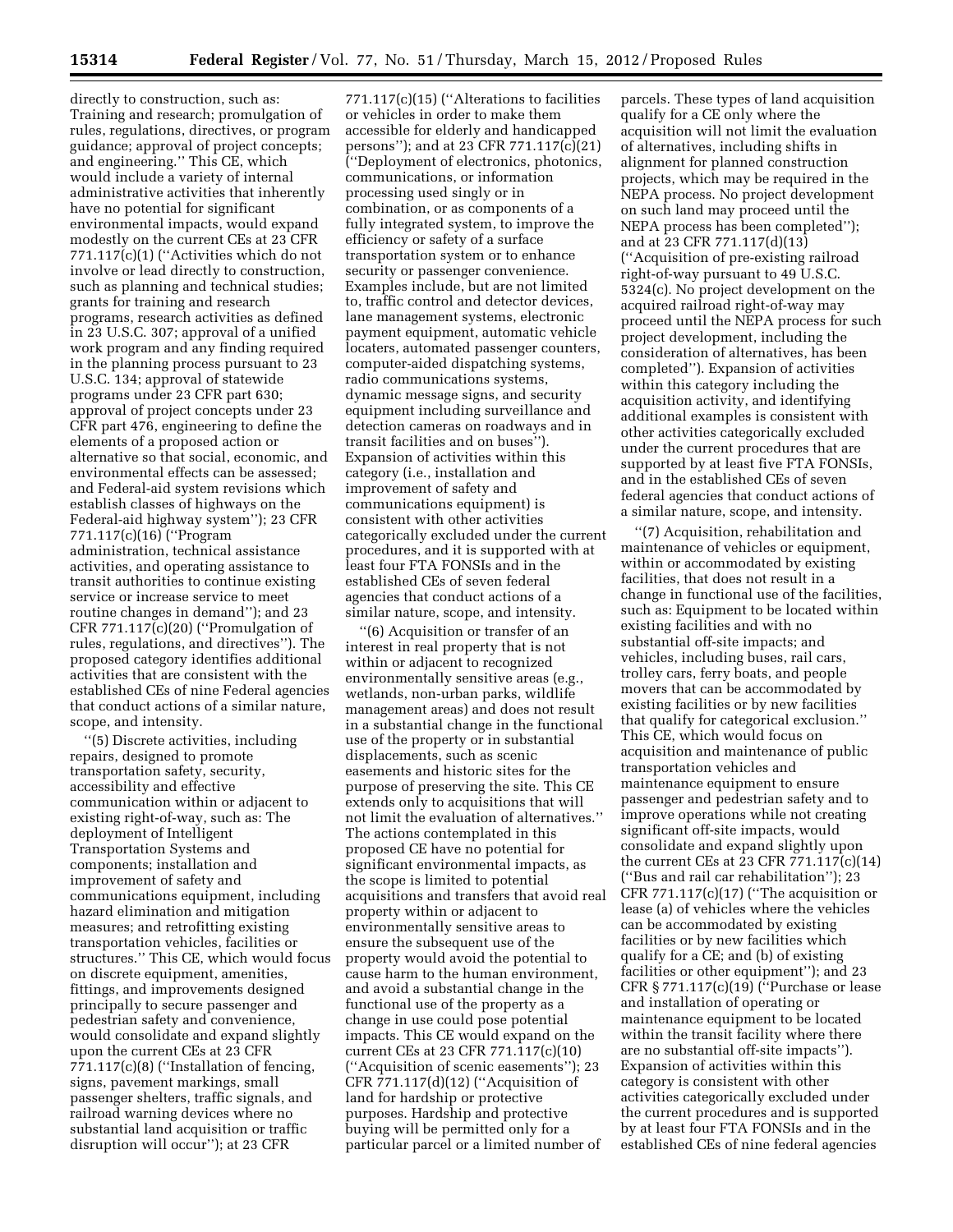that conduct actions of a similar nature, scope, and intensity.

''(8) Maintenance and minimally intrusive rehabilitation and reconstruction of facilities that occupy substantially the same environmental footprint and do not result in a change in functional use, such as: Improvements to bridges, tunnels, storage yards, buildings, and terminals; and construction of platform extensions and passing track.'' This CE, which would focus on maintenance, rehabilitation, and reconstruction of facilities ensuring passenger safety and convenience while improving operations, would consolidate and expand slightly upon the current CEs at 23 CFR 771.117(c)(18) (''Routine maintenance and rehabilitation (a) of buses and rail cars; (b) of existing transportation facilities, such as pavement; bridges, terminals, storage yards and buildings, including ferry facilities, where there are no substantial changes in the footprint of the facilities or other disruptions; and (c) of track and rail-bed maintenance and improvements when carried out within the existing right-of-way''); CFR 771.117(d)(3) (''Bridge rehabilitation, reconstruction or replacement or the construction of grade separation to replace existing atgrade railroad crossings''); and CFR 771.117(d)(9) (''Rehabilitation or reconstruction of existing rail and bus buildings and ancillary facilities where only minor amounts of additional land are required and there is not a substantial increase in the number of users''). Expansion of activities within this category (rehabilitation of tracks and improvements to bridges and tunnels) is consistent with other activities categorically excluded under the current procedures and is supported by at least six FTA FONSIs and in the established CEs of seven federal agencies that conduct actions of a similar nature, scope, and intensity. The term ''footprint'' refers to the physical boundary of the referenced facility.

''(9) Assembly or construction of facilities that is consistent with existing land use and zoning requirements (including floodplain regulations), is minimally intrusive, and requires no special permits, permissions, and uses a minimal amount of undisturbed land, such as: Buildings and associated structures; bus transfers, busways and streetcar lines within existing transportation right-of-way; and parking facilities'' This proposed CE, would focus on construction of facilities consistent with existing land use and zoning requirements, and would consolidate and expand slightly upon the current CEs at 23 CFR 771.117(d)(4)

(''Transportation corridor fringe parking facilities''); 23 CFR 771.117(d)(8) (''Construction of new bus storage and maintenance facilities in areas used predominantly for industrial or transportation purposes where such construction is not inconsistent with existing zoning and located on or near a street with adequate capacity to handle anticipated bus and support vehicle traffic''); 23 CFR 771.117(d)(10) (''Construction of bus transfer facilities (an open area consisting of passenger shelters, boarding areas, kiosks and related street improvements) when located in a commercial area or other high activity center in which there is adequate street capacity for projected bus traffic''); and 23 CFR 771.117(d)(11) (''Construction of rail storage and maintenance facilities in areas used predominantly for industrial or transportation purposes where such construction is not inconsistent with existing zoning and where there is no significant noise impact on the surrounding community''). Expansion of activities within this category (busways and streetcar lines within existing transportation right-of-way, including new lanes for buses, and parking facilities) is consistent with other activities categorically excluded under the current procedures and is supported by at least 39 FTA FONSIs and in the established CEs of three federal agencies that conduct actions of a similar nature, scope, and intensity. FTA considered whether to propose additional physical limitations on the activities included in this CE, but, based on the substantiating record for this CE, proposes not to include such limitations. FTA specifically invites comments on this proposal in addition to general comments on the proposed CE. FTA also requests that commenters include evidence and demonstrate experience with the activity when possible.

''(10) Development activities for transit and non-transit purposes, located on, above, or adjacent to existing transit facilities, that are not part of a larger transportation project and do not substantially enlarge such facilities, such as: Police facilities, daycare facilities, public service facilities, and amenities. This CE would apply to those activities taking place within or at a public transportation facility that do not substantially expand the footprint, and thereby do not impact the natural or human environments. Joint development activities may increase user interactions at the transit facility, which could increase the productivity of the public transportation facility (e.g., economic development activities).

These related but separate opportunities may increase public safety (e.g., police facilities), public transportation-user convenience (e.g., daycare facilities), or consolidate government activities (e.g., public service facilities). This proposed CE is supported by at least nine FTA FONSIs, and in an established CE of the U.S. Army. FTA considered whether to propose additional physical limitations on the activities included in this CE, but, based on the substantiating record for this CE, proposes not to include such limitations. FTA specifically invites comments on this proposal in addition to general comments on the proposed CE. FTA also requests that commenters include evidence and demonstrate experience with the activity when possible.

### *Section 771.119 Environmental Assessments*

A new paragraph (k) is proposed regarding contracts with environmental contractors or consultants. FTA proposes that contract elements for the preparation of EA documents not be finalized until the process for informal scoping of the EA has been completed and the scope of the EA has been approved by FTA after consulting with the grant applicant. This change is intended to discourage the execution of contract elements for preparation of EA documents that are more extensive and costly to taxpayers than necessary, or take longer to prepare than necessary.

### *Section 771.123 Draft Environmental Impact Statements*

Language is proposed for paragraph (d) to prevent grant applicants from executing contracts for preparation of EISs that are more extensive and costly to taxpayers than necessary, or take longer to prepare than necessary. FTA proposes that contract elements for the preparation of EIS documents not be finalized until formal scoping has been completed and the scope of the EIS has been approved by FTA after consulting with the grant applicant.

Paragraph (j) is proposed to be deleted as unnecessary. Even without this regulatory provision, FTA will ensure that every FTA draft EIS evaluates a proposed action (also called a locally preferred alternative) in sufficient detail, and that a planning-level Alternatives Analysis that lacks such detail is used as ''early scoping'' of the NEPA process and not as a draft EIS. As noted above, a planning-level Alternatives Analysis is currently required by 49 U.S.C. 5309 for New Starts and Small Starts projects.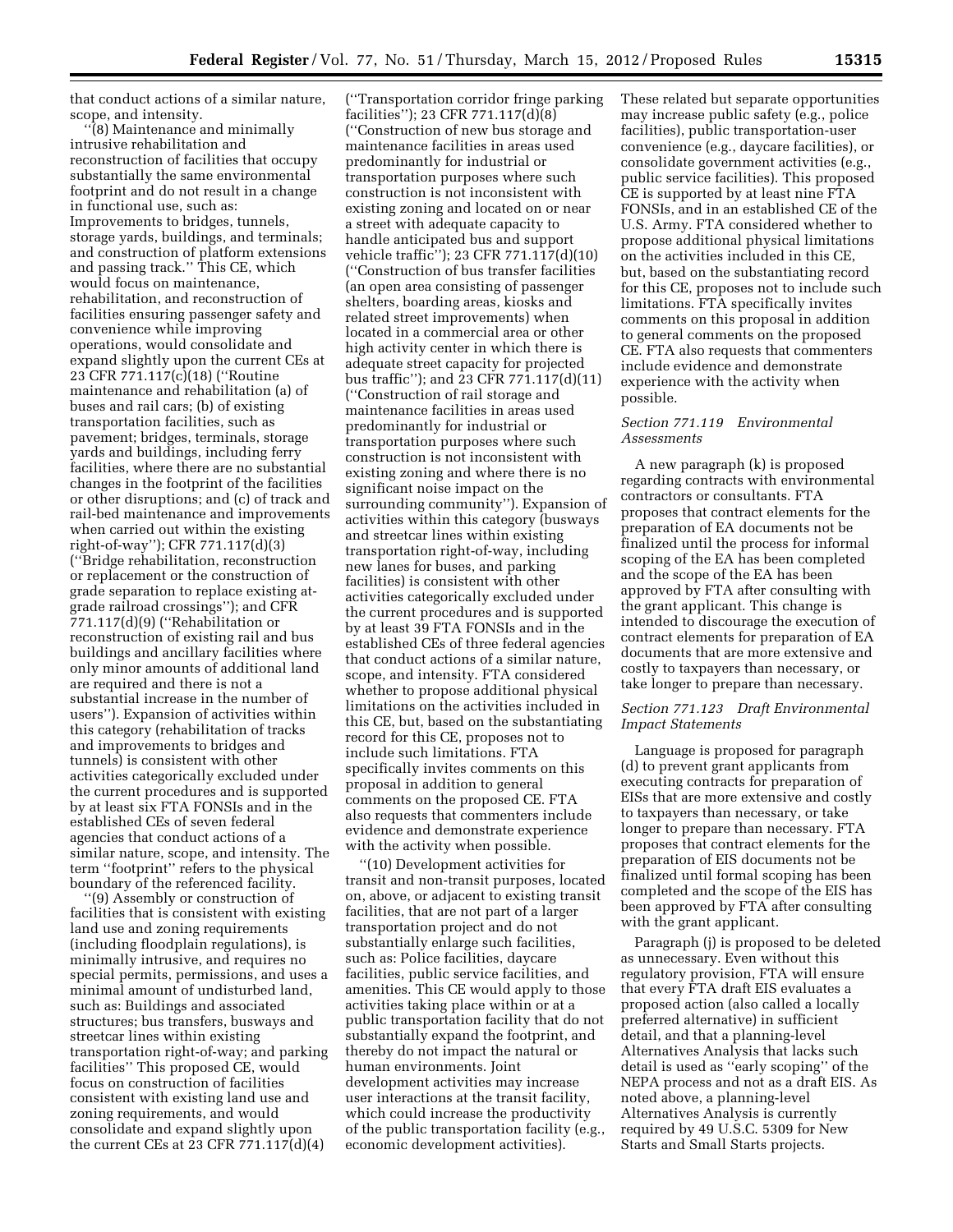### *Section 771.133 Compliance With Other Requirements*

One minor change is proposed for this paragraph: The word ''Administration's'' would be replaced with "FHWA's" in the last sentence, given that the requirement referenced applies to FHWA, and not to FTA. FTA's approval of an environmental document constitutes its finding of compliance with the report requirements of 49 U.S.C. 5323(b), and FTA proposes to add language specific to FTA's requirement in this section.

### **Regulatory Analysis and Notices**

All comments received on or before the close of business on the comment closing date indicated above will be considered and will be available for examination in the docket at the above address. Comments received after the comment closing date will be filed in the docket and will be considered to the extent practicable. In addition to late comments, FTA will also continue to file relevant information in the docket as it becomes available after the comment period closing date, and interested persons should continue to examine the docket for new material. A final rule may be published at any time after the close of the comment period.

### *Executive Orders 13563 and 12866 and DOT Regulatory Policies and Procedures*

Executive Orders 13563 and 12866 direct agencies to assess all costs and benefits of available regulatory alternatives and, if regulation is necessary, to select regulatory approaches that maximize net benefits (including potential economic, environmental, public health and safety effects, distributive impacts, and equity). Executive Order 13563 emphasizes the importance of quantifying both costs and benefits, of reducing costs, of harmonizing rules, and of promoting flexibility. FTA and the FHWA have determined that this action is a significant regulatory action under section 3(f) of Executive Order 12866 and the Regulatory Policies and Procedures of the Department of Transportation (44 FR 11032). Therefore, this proposed rule was submitted to the Office of Management and Budget for interagency review. We also consider this proposal as a means to clarify the existing regulatory requirements. These proposed changes would not adversely affect, in any material way, any sector of the economy. In addition, these changes would not interfere with any action taken or planned by another agency and would not materially alter the budgetary

impact of any entitlements, grants, user fees, or loan programs. FTA does anticipate that the changes in this proposal would enable projects to move more expeditiously through the federal review process and would reduce the preparation of extraneous environmental documentation and analysis not needed for compliance with NEPA and for ensuring that projects are built in an environmentally responsible manner. Under the existing regulations, approximately 90 percent of FTA's actions are CEs (specifically, sections 771.117(c) and (d)). FTA anticipates the percentage will increase especially where new categorically excluded actions are included (e.g., bus rapid transit projects within existing transportation right-of-way). FTA is not able to quantify the economic effects of these changes because the types of projects that will be proposed for FTA funding and their potential impacts are unknown at this time. But FTA requests comment, including data and information on the experiences of project sponsors, on the likely effects of the changes being proposed.

#### *Regulatory Flexibility Act*

Under the Regulatory Flexibility Act of 1980 (5 U.S.C. 601 *et seq.*), we must consider whether a proposed rule would have a significant economic impact on a substantial number of small entities. ''Small entities'' include small businesses, not-for-profit organizations that are independently owned and operated and are not dominant in their fields, and governmental jurisdictions with populations under 50,000. We do not believe that this proposed rule would have a significant economic impact on entities of any size, but if your business or organization is a small entity and if adoption of proposals contained in this notice could have a significant economic impact on your operations, please submit a comment to explain how and to what extent your business or organization could be affected.

### *Executive Order 13132: Federalism*

Executive Order 13132 requires agencies to assure meaningful and timely input by state and local officials in the development of regulatory policies that may have a substantial, direct effect on the states, on the relationship between the national government and the states, or on the distribution of power and responsibilities among the various levels of government. This proposed action has been analyzed in accordance with the principles and criteria contained in Executive Order 13132,

and FTA and the FHWA have determined that this proposed action would not have sufficient federalism implications to warrant the preparation of a federalism assessment. FTA and the FHWA have also determined that this proposed action would not preempt any state law or state regulation or affect the states' ability to discharge traditional government functions. We invite state and local governments with an interest in this rulemaking to comment on the effect that adoption of specific proposals may have on state or local governments.

### *Executive Order 13175: Consultation and Coordination With Indian Tribal Governments*

Executive Order 13175 requires agencies to assure meaningful and timely input from Indian tribal government representatives in the development of rules that ''significantly or uniquely affect'' Indian communities and that impose ''substantial and direct compliance costs'' on such communities. We have analyzed this proposed rule under Executive Order 13175 and believe that the proposed action would not have substantial direct effects on one or more Indian tribes; would not impose substantial direct compliance costs on Indian tribal governments; and would not preempt tribal laws. Therefore, a tribal impact statement is not required. We invite Indian tribal governments to provide comments on the effect that adoption of specific proposals may have on Indian communities.

#### *National Environmental Policy Act*

This proposed action would not have any effect on the quality of the environment under the National Environmental Policy Act of 1969 (NEPA). The Council on Environmental Quality regulations do not direct agencies to prepare a NEPA analysis or document before establishing Agency procedures (such as this regulation) that supplement the CEQ regulations for implementing NEPA. Agencies are required to adopt NEPA procedures that establish specific criteria for, and identification of, three classes of actions: those that normally require preparation of an environmental impact statement; those that normally require preparation of an environmental assessment; and those that are categorically excluded from further NEPA review (40 CFR 1507.3(b)). CEs are one part of those agency procedures, and therefore establishing CEs does not require preparation of a NEPA analysis or document. Agency NEPA procedures are procedural guidance to assist agencies in the fulfillment of agency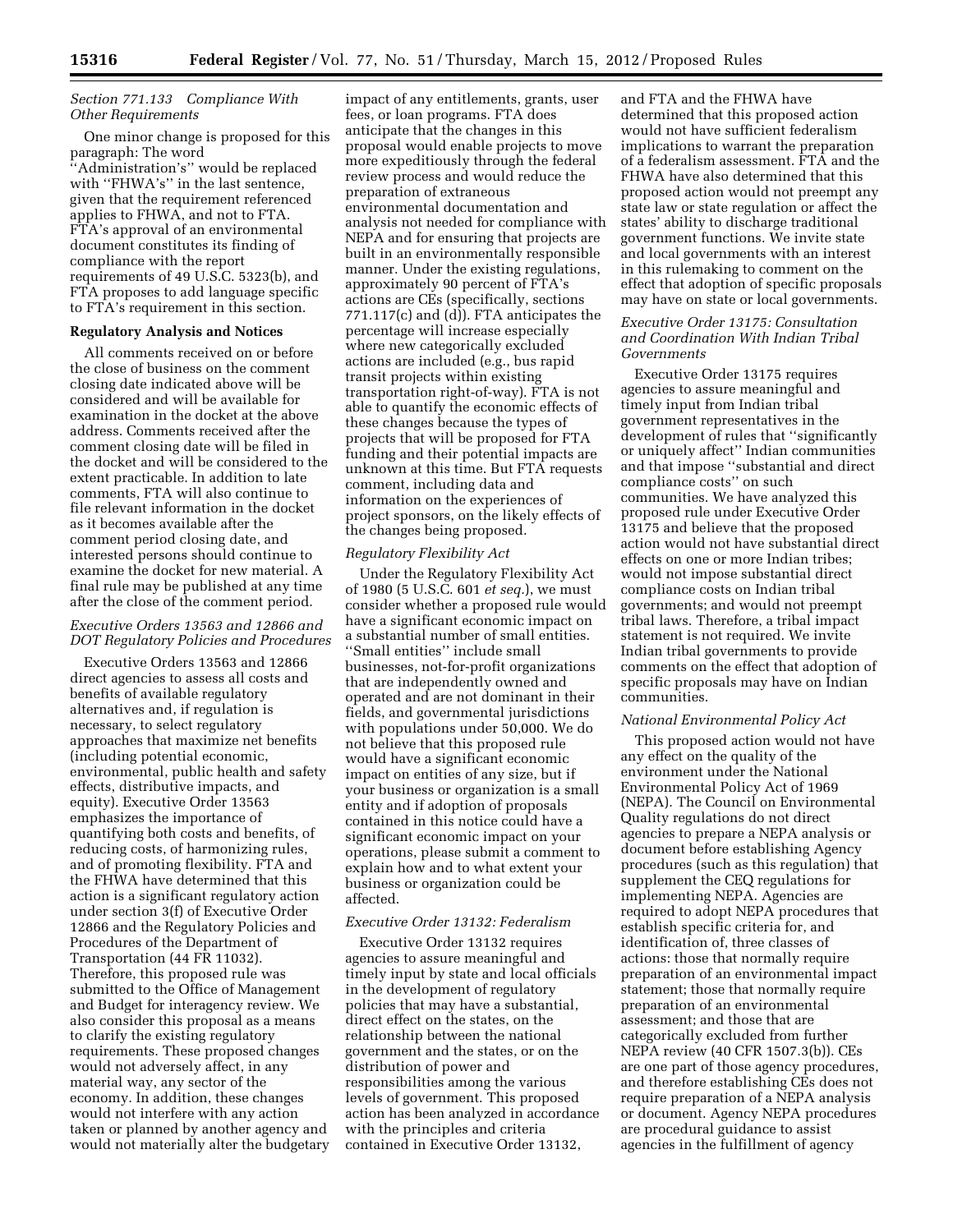responsibilities under NEPA, but are not the agency's final determination of what level of NEPA analysis is required for a particular proposed action. The requirements for establishing agency NEPA procedures are set forth at 40 CFR 1505.1 and 1507.3. The determination that establishing CEs does not require NEPA analysis and documentation has been upheld in *Heartwood, Inc.* v. *U.S. Forest Service,* 73 F. Supp. 2d 962, 972– 73 (S.D. Ill. 1999), *aff'd,* 230 F.3d 947, 954–55 (7th Cir. 2000). Finally, the proposed action is intended to streamline the environmental process for reviewing proposed transit projects, including projects that will be environmentally beneficial.

### *Statutory/Legal Authority for This Rulemaking*

This rulemaking is issued under authority of 42 U.S.C. 4321 *et seq.;* 23 U.S.C. 139; 40 CFR parts 1500–1508; and 49 CFR 1.48(b) & 1.51.

### *Paperwork Reduction Act*

Under the Paperwork Reduction Act of 1995, no person is required to respond to a collection of information unless it displays a valid OMB control number. This notice does not propose any new or revise any existing information collections.

#### *Regulation Identifier Number (RIN)*

The Department of Transportation assigns a regulation identifier number (RIN) to each regulatory action listed in the Unified Agenda of Federal Regulations. The Regulatory Information Service Center publishes the Unified Agenda in April and October of each year. The RIN number contained in the heading of this document may be used to cross-reference this action with the Unified Agenda.

#### *Privacy Act*

Anyone is able to search the electronic form for all comments received into any of our dockets by the name of the individual submitting the comments (or signing the comment, if submitted on behalf of an association, business, labor union, etc.). You may review DOT's complete Privacy Act Statement in the **Federal Register**  published on April 11, 2000 (65 FR 19477).

#### *Unfunded Mandates Reform Act of 1995*

This proposed rule would not impose unfunded mandates as defined by the Unfunded Mandates Reform Act of 1995 (Pub. L. 104–4, 109 Stat. 48). This proposed rule will not result in the expenditure by State, local, and tribal governments, in the aggregate, or by the

private sector, of \$128.1 million or more in any one year (2 U.S.C. 1532). Further, in compliance with the Unfunded Mandates Reform Act of 1995, FTA and FHWA will evaluate any regulatory action that might be proposed in subsequent stages of the proceeding to assess the effects on State, local, and tribal governments and the private sector.

## *Executive Order 12630 (Taking of Private Property)*

We have analyzed this proposed rule under Executive Order 12630, Government Actions and Interface with Constitutionally Protected Property Rights. We do not anticipate that this proposed rule would affect a taking of private property or otherwise have taking implications under Executive Order 12630.

# *Executive Order 12988 (Civil Justice Reform)*

This action meets applicable standards in sections 3(a) and 3(b)(2) of Executive Order 12988, Civil Justice Reform, to minimize litigation, eliminate ambiguity, and reduce burden.

### *Executive Order 13211 (Energy Effects)*

We have analyzed this action under Executive Order 13211, ''Actions Concerning Regulations That Significantly Affect Energy Supply, Distribution, or Use,'' dated May 18, 2001. We have determined that this is not a significant energy action under that order because it is not likely to have a significant adverse effect on the supply, distribution, or use of energy. Therefore, a Statement of Energy Effects is not required.

### *Executive Order 13045 (Protection of Children)*

We have analyzed this action under Executive Order 13045, Protection of Children from Environmental Health Risks and Safety Risks. We certify that this proposed rule is not an economically significant rule and would not cause an environmental risk to health or safety that may disproportionately affect children.

### **List of Subjects in 23 CFR Part 771**

Environmental impact statements, Environmental protection, Grant programs—transportation, Highways and roads, Historic preservation, Public lands, Recreation areas, Reporting and recordkeeping requirements.

For the reasons stated in the preamble, the Federal Transit Administration and the Federal Highway Administration propose to amend 23 CFR part 771 as follows:

# **PART 771—ENVIRONMENTAL IMPACT AND RELATED PROCEDURES**

1. The authority citation for part 771 continues to read as follows:

**Authority:** 42 U.S.C. 4321 *et seq.;* 23 U.S.C. 106, 109, 128, 138, 139, 315, 325, 326, and 327; 49 U.S.C. 303, 5301(e), 5323(b), and 5324; Pub. L. 109–59, 119 Stat. 1144, sections 6002 and 6010; 40 CFR parts 1500–1508; 49 CFR 1.48(b) and 1.51.

2. Amend § 771.105 by revising footnote 1 of paragraph (a) to read as follows:

# **§ 771.105 Policy.**

\* \* \* \* \*

 $(a) * * * * 1$ 

### **§ 771.109 [Amended]**

3. Amend § 771.109 in paragraph (b) by replacing the misspelled word ''contruction'' with the word ''construction''.

4. Amend § 771.111 by revising paragraph (i) to read as follows:

### **§ 771.111 Early coordination, public involvement, and project development.**

\* \* \* \* \* (i) Applicants for capital assistance in the FTA program:

(1) Achieve public participation on proposed projects through activities that engage the public, including public hearings, town meetings, and charettes, and seeking input from the public through the scoping process for environmental review documents. Project milestones may be announced to the public using electronic or paper media (e.g., newsletters, note cards, or emails) pursuant to 40 CFR 1506.6. For projects requiring EISs, an early opportunity for public involvement in defining the purpose and need for action and the range of alternatives must be provided, and a public hearing will be held during the circulation period of the draft EIS. For other projects that substantially affect the community or its public transportation service, an

<sup>1</sup>FHWA and FTA have supplementary guidance on environmental documents and procedures for their programs. This guidance includes, but is not limited to: FHWA Technical Advisory T6640.8A, October 30, 1987; ''SAFETEA–LU Environmental Review Process: Final Guidance,'' November 15, 2006; Appendix A of 23 CFR part 450, titled ''Linking the Transportation Planning and NEPA Processes''; and ''Transit Noise and Vibration Impact Assessment,'' May 2006. The FHWA and FTA supplementary guidance, and any updated versions of the guidance, are available from the respective FHWA and FTA headquarters and field offices as prescribed in 49 CFR part 7 and on their respective Web sites at *<http://www.fhwa.dot.gov>* and *[http://www.fta.dot.gov,](http://www.fta.dot.gov)* or in hard copy by request.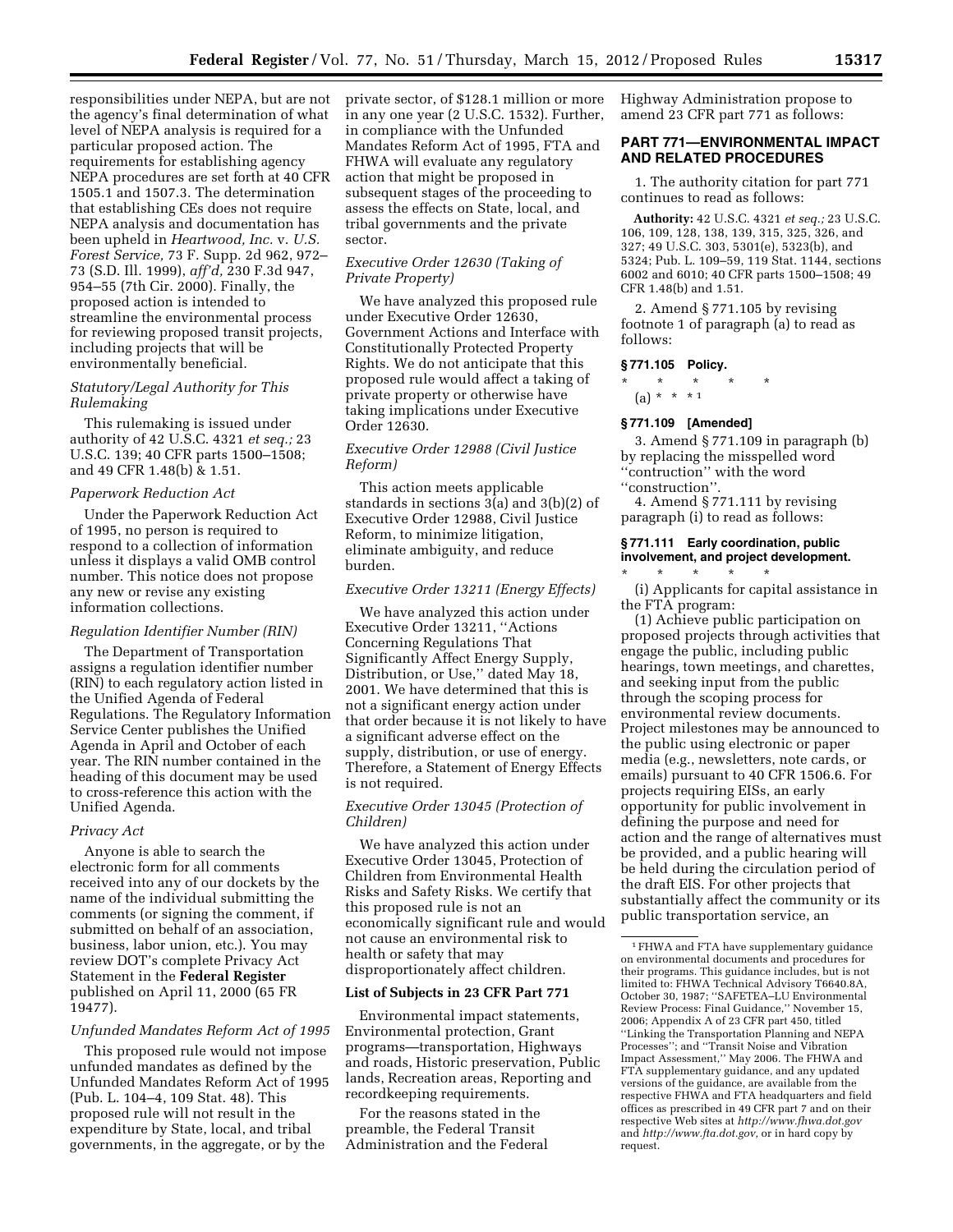adequate opportunity for public review and comment must be provided, pursuant to 49 U.S.C. 5323(b).

(2) May participate in early scoping as long as enough project information is known so the public and other agencies can participate effectively. Early scoping constitutes initiation of NEPA scoping while local planning efforts to aid in establishing the purpose and need and in evaluating alternatives and impacts are underway. Notice of early scoping must be made to the public and other agencies. If early scoping is the start of the NEPA process, the early scoping notice must include language to that effect. After development of the proposed action at the conclusion of early scoping, FTA will publish the Notice of Intent if it is determined at that time that the proposed action requires an EIS. The Notice of Intent will establish a 30-day period for comments on the purpose and need and the alternatives.

(3) Are encouraged to post and distribute materials related to the environmental review process, including but not limited to, NEPA documents, public meeting announcements, and minutes, through publicly-accessible electronic means, including project Web sites. Applicants are encouraged to keep these materials available to the public electronically until the project is constructed and open for operations.

(4) Are encouraged to post all environmental impact statements and records of decision on a project Web site until the project is constructed and open for operation.

5. Amend § 771.113 by revising paragraph (d) to read as follows:

#### **§ 771.113 Timing of Administration activities.**

- \* \* \* \* \*
	- (d) \* \* \*

(1) Exceptions for hardship and protective acquisitions of real property are addressed in paragraph (d)(12) of § 771.117 for FHWA and paragraphs (c)(6) and (d)(3) of § 771.118 for FTA.

(2) Paragraph (d)(4) of § 771.118 contains an exception for the acquisition of pre-existing railroad rightof-way for future transit use in accordance with 49 U.S.C. 5324(c).

\* \* \* \* \* 6. Amend § 771.115 by revising

paragraph (a)(3) and paragraph (b) to read as follows:

# **§ 771.115 Classes of actions.**

\* \* \* \* \* (a) \* \* \* \* \* \* \* \*

(3) Construction or extension of a fixed transit facility (e.g., rapid rail, light rail, commuter rail, bus rapid transit) that will not be located within an existing transportation right-of-way<br>\* \* \* \* \* \* \* \* \* \* \* \* \*

(b) Class II (CEs). Actions that do not individually or cumulatively have a significant environmental effect are excluded from the requirement to prepare an EA or EIS. A specific list of CEs normally not requiring NEPA documentation is set forth in § 771.117(c) for FHWA or pursuant to § 771.118(c) for FTA. When appropriately documented, additional projects may also qualify as CEs pursuant to § 771.117(d) for FHWA or pursuant to § 771.118(d) for FTA.

7. Amend § 771.117 by revising the heading of the section and by revising the first sentences of paragraphs (b), (c), and (d) to read as follows:

#### **§ 771.117 FHWA Categorical Exclusions.**  \* \* \* \* \*

(b) Any action which normally would be classified as a CE but could involve unusual circumstances will require the FHWA, in cooperation with the applicant, to conduct appropriate environmental studies to determine if the CE classification is proper. \* \* \* \* \*

(c) The following actions meet the criteria for CEs in the CEQ regulation (section 1508.4) and § 771.117(a) of this regulation and normally do not require any further NEPA approvals by the FHWA.

\* \* \* \* \* (d) Additional actions which meet the criteria for a CE in the CEQ regulations (40 CFR 1508.4) and paragraph (a) of this section may be designated as CEs only after FHWA approval. \* \* \* \* \*

8. Add § 771.118 to read as follows:

## **§ 771.118 FTA Categorical Exclusions.**

(a) Categorical exclusions (CEs) are actions which meet the definition contained in 40 CFR 1508.4, and, based on past experience with similar actions; do not involve significant environmental impacts. They are actions which: do not induce significant impacts to planned growth or land use for the area; do not require the relocation of significant numbers of people; do not have a significant impact on any natural, cultural, recreational, historic or other resource; do not involve significant air, noise, or water quality impacts; do not have significant impacts on travel patterns; or do not otherwise, either individually or cumulatively, have any significant environmental impacts.

(b) Any action which normally would be classified as a CE but could involve unusual circumstances will require the FTA, in cooperation with the applicant, to conduct appropriate environmental studies to determine if the CE classification is proper. Such unusual circumstances include:

(1) Significant environmental impacts; (2) Substantial controversy on

environmental grounds; (3) Significant impact on properties protected by section 4(f) of the DOT Act or section 106 of the National Historic

Preservation Act; or (4) Inconsistencies with any Federal,

State, or local law, requirement or administrative determination relating to the environmental aspects of the action.

(c) The following FTA CEs meet the criteria for CEs in the CEQ regulation (section 1508.4) and § 771.118(a) of this regulation and normally do not require any further NEPA approvals by FTA.

(1) Acquisition, installation, operation, evaluation, and improvement of discrete utilities and similar appurtenances (existing and new) within or adjacent to existing transportation right-of-way, such as utility poles; underground wiring, cables, and information systems; and power substations and transfer stations.

(2) Acquisition, construction, rehabilitation, and improvement or limited expansion of stand-alone recreation, pedestrian, or bicycle facilities, such as a multiuse pathway, lane, trail, or pedestrian bridge; and transit plaza amenities.

(3) Limited activities designed to mitigate environmental harm that cause no harm themselves or to maintain and enhance environmental quality and site aesthetics, and employ construction best management practices, such as: noise mitigation activities; rehabilitation of public transportation buildings, structures, or facilities including those that are listed or eligible for listing on the National Register of Historic Places when there are no adverse effects under the National Historic Preservation Act; retrofitting for energy conservation; and landscaping or re-vegetation.

(4) Planning and administrative activities which do not involve or lead directly to construction, such as training, technical assistance and research; promulgation of rules, regulations, directives, or program guidance; approval of project concepts; and engineering.

(5) Discrete activities, including repairs, designed to promote transportation safety, security, accessibility and effective communication within or adjacent to existing right-of-way, such as the